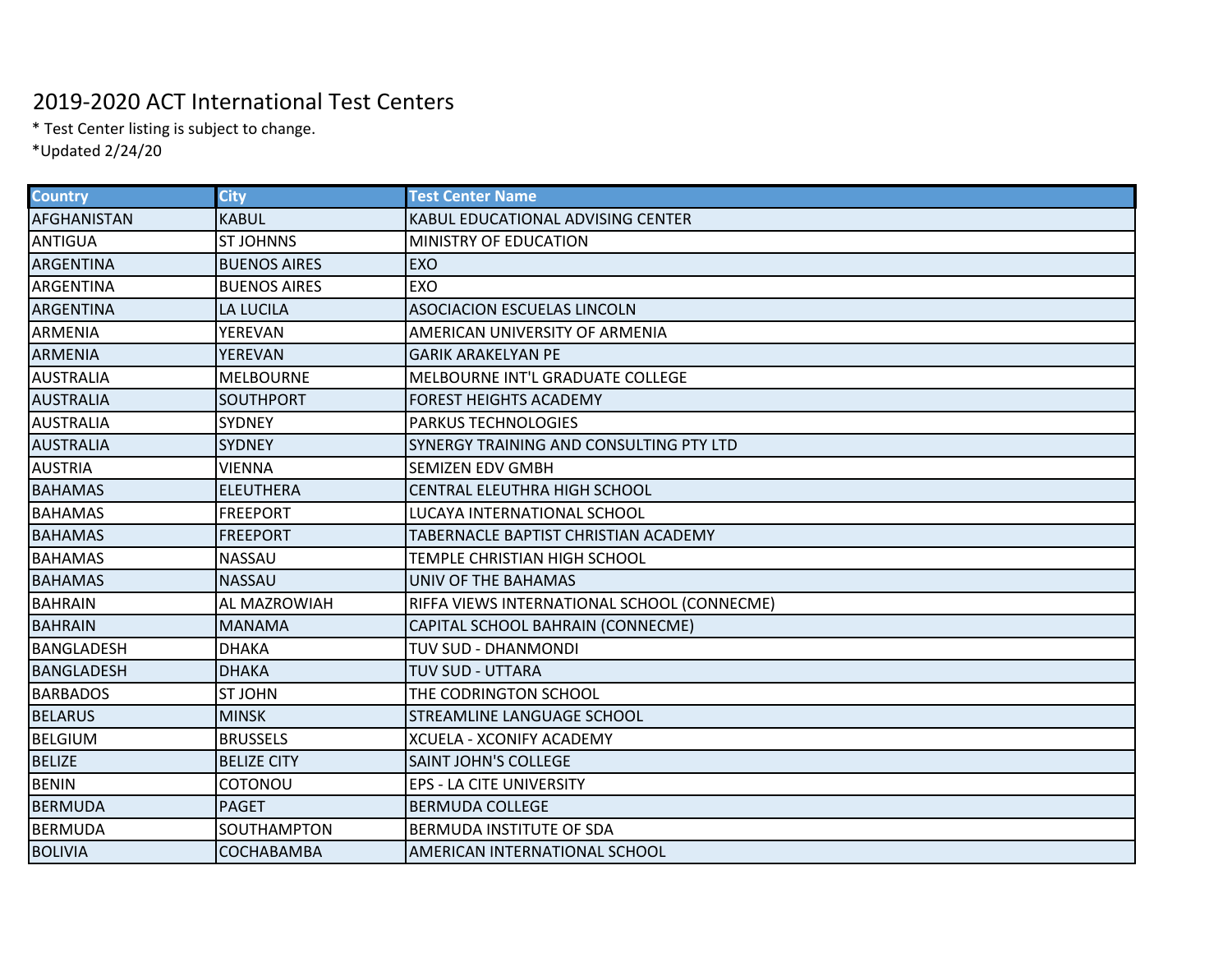| <b>BOLIVIA</b>           | LA PAZ                     | AMERICAN COOPERATIVE SCHOOL                 |
|--------------------------|----------------------------|---------------------------------------------|
| <b>BOLIVIA</b>           | <b>SANTA CRUZ</b>          | SANTA CRUZ COOPERATIVE SCHOOL               |
| <b>BRAZIL</b>            | <b>BELO HORIZONTE</b>      | <b>CULTURA INGLESA BELO HORIZONTE</b>       |
| <b>BRAZIL</b>            | <b>BRASILIA</b>            | CASA THOMAS JEFFERSON - FILIAL SUDOESTE     |
| <b>BRAZIL</b>            | <b>FORTALEZA</b>           | UNIFOR - UNIVERSIDADE DE FORTALEZA          |
| <b>BRAZIL</b>            | MANAUS, AMAZONAS           | ESCOLA INTERNACIONAL PURAQUEQUARA           |
| <b>BRAZIL</b>            | MARINGA/PARANA             | CULTURA INGLESA MARINGA                     |
| <b>BRAZIL</b>            | <b>PORTO ALEGRE - RS</b>   | <b>NORTH AMERICAN SCHOOL</b>                |
| <b>BRAZIL</b>            | <b>RECIFE PE</b>           | AMERICAN SCHOOL OF RECIFE                   |
| <b>BRAZIL</b>            | <b>RIO DE JANEIRO</b>      | ESCOLA AMERICANA DO RIO DE JANEIRO          |
| <b>BRAZIL</b>            | RIO DE JANEIRO             | ITTS RIO DE JANEIRO C/O INFORMAKER          |
| <b>BRAZIL</b>            | <b>RIO DE JANEIRO</b>      | <b>TRACENET</b>                             |
| <b>BRAZIL</b>            | SALVADOR                   | PAN AMERICAN SCHOOL OF BAHIA                |
| <b>BRAZIL</b>            | <b>SAO PAULO</b>           | <b>COLEGIO BANDEIRANTES</b>                 |
| <b>BRAZIL</b>            | <b>SAO PAULO</b>           | CULTURA INGLESA SAO PAULO                   |
| <b>BRAZIL</b>            | <b>SAO PAULO</b>           | ESCOLA GRADUADA DE SAO PAULO                |
| <b>BRAZIL</b>            | <b>SAO PAULO</b>           | <b>INLEARN EDUCACAO LTDA</b>                |
| <b>BRUNEI DARUSSALAM</b> | <b>BANDAR SERI BEGAWAN</b> | JERUDONG INTERNATIONAL SCHOOL               |
| <b>BULGARIA</b>          | PAZARDZHIK                 | <b>PATHWAYS</b>                             |
| <b>BULGARIA</b>          | <b>VARNA</b>               | DIEM-M LANGUAGE CENTER                      |
| <b>BURKINA FASO</b>      | <b>OUAGADOUGOU</b>         | INTL SCHOOL OF OUAGODOUGOU                  |
| <b>BURUNDI</b>           | <b>GITEGA</b>              | <b>GITEGA INTERNATIONAL ACADEMY</b>         |
| <b>CAMBODIA</b>          | <b>PHNOM PENH</b>          | EDUCATIONAL DEVELOPEMENT INSITUTE           |
| <b>CAMBODIA</b>          | <b>PHNOM PENH</b>          | PARAGON INTERNATIONAL UNIVERSITY (GAC)      |
| CAMBODIA                 | <b>PUOK DISTRICT</b>       | JAY PRITZKER ACADEMY                        |
| CAMEROON                 | <b>DOULA</b>               | <b>IMIT</b>                                 |
| CAMEROON                 | <b>YAOUNDE</b>             | <b>AFEC CAMEROUN</b>                        |
| CANADA                   | ABBOTSFORD, BC             | ASHTON TESTING SERVICES LIMITED, ABBOTSFORD |
| CANADA                   | <b>BRANDON</b>             | <b>VINCENT MASSEY HIGH SCHOOL</b>           |
| CANADA                   | <b>CARDSTON</b>            | <b>CARDSTON HIGH SCHOOL</b>                 |
| CANADA                   | <b>DARTMOUTH</b>           | <b>DLC TRAINING LTD</b>                     |
| CANADA                   | ESTERHAZY, SK              | <b>ESTERHAZY HIGH SCHOOL</b>                |
| CANADA                   | <b>ETOBICOKE</b>           | CANADIAN SYSTEMS INC.                       |
| <b>CANADA</b>            | <b>LACOMBE</b>             | <b>BURMAN UNIVERSITY</b>                    |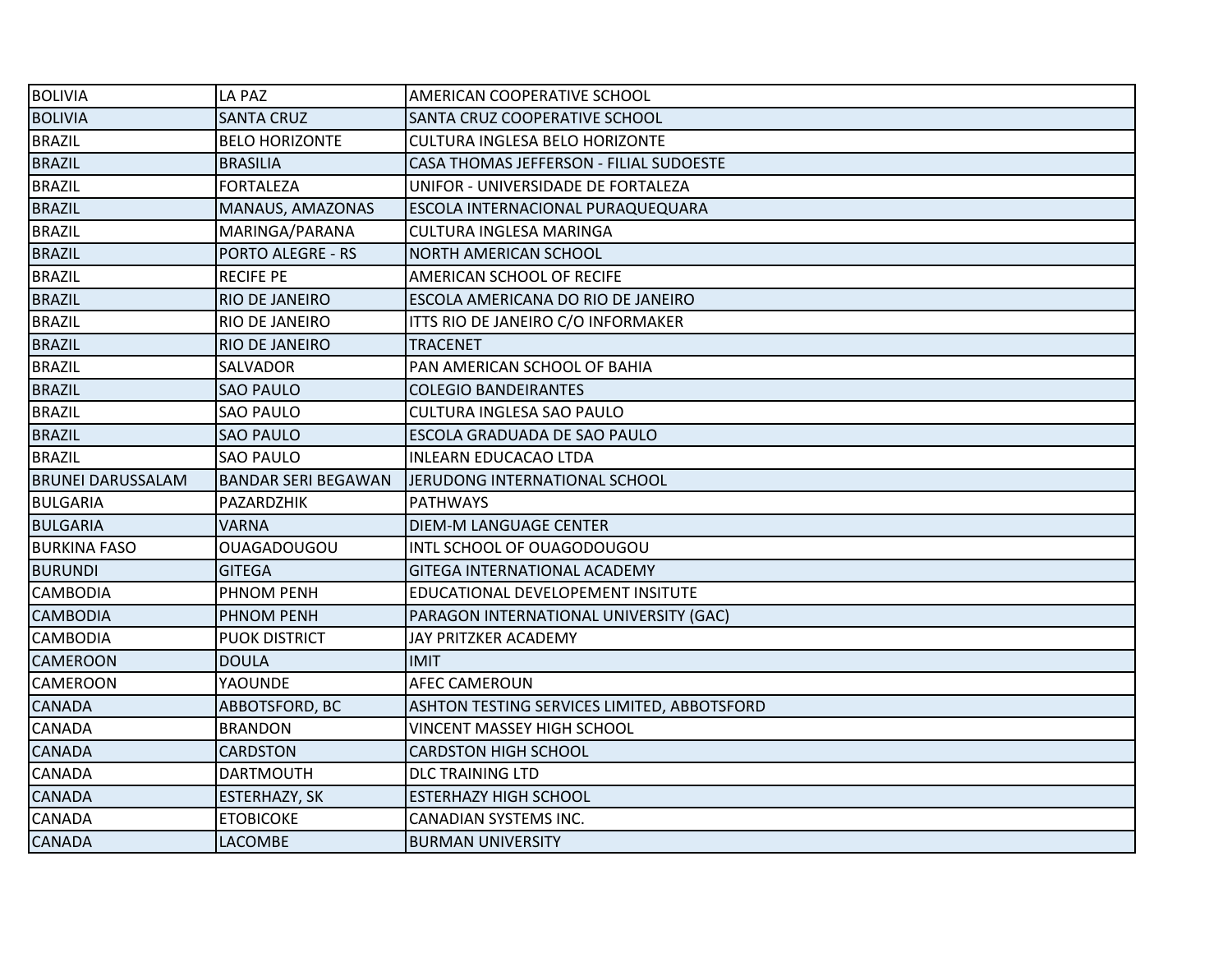| CANADA                    | LONDON               | LONDON DIST CHRISTIAN SEC SCHOOL                         |
|---------------------------|----------------------|----------------------------------------------------------|
| <b>CANADA</b>             | MISSISSAUGA          | NETWORK EXPERT INC.                                      |
| CANADA                    | <b>RED DEER</b>      | <b>RED DEER COMMUNITY COLLEGE</b>                        |
| <b>CANADA</b>             | <b>SHERBROOKE</b>    | <b>BISHOP'S COLLEGE SCHOOL</b>                           |
| CANADA                    | <b>SWAN RIVER</b>    | SWAN VALLEY REG SECONDARY SCHOOL                         |
| CANADA                    | <b>TORONTO</b>       | PEOPLE ANALYTICS                                         |
| CANADA                    | TORONTO              | PRECISE SOLUTIONS                                        |
| <b>CANADA</b>             | <b>TORONTO</b>       | <b>WALES COLLEGE</b>                                     |
| CANADA                    | VANCOUVER            | <b>ASHTON TESTING SERVICES LIMITED</b>                   |
| <b>CANADA</b>             | <b>WILCOX</b>        | ATHOL MURRAY COLL OF NOTRE DAME                          |
| <b>CAYMAN ISLANDS</b>     | <b>GRAND CAYMAN</b>  | WESLEYAN CHRISTIAN ACADEMY                               |
| <b>CAYMAN ISLANDS</b>     | <b>WEST BAY</b>      | TRIPLE C SCHOOL                                          |
| <b>CHILE</b>              | <b>SANTIAGO</b>      | INTERNATIONAL SCHOOL NIDO DE AGUILAS                     |
| <b>CHILE</b>              | <b>SANTIAGO</b>      | NETSOLUTIONS S.A.                                        |
| COLOMBIA                  | <b>BOGOTA</b>        | CENTRO COLOMBO AMERICANO                                 |
| <b>COLOMBIA</b>           | <b>BOGOTA</b>        | <b>COLEGIO NUEVA GRANADA</b>                             |
| <b>COLOMBIA</b>           | <b>BOGOTA</b>        | SOFTWARE LIFE LEARNING CENTER                            |
| <b>COLOMBIA</b>           | <b>CALI</b>          | <b>COLEGIO BOLIVAR</b>                                   |
| <b>COLOMBIA</b>           | <b>ENVIGADO</b>      | THE COLUMBUS SCHOOL                                      |
| <b>COLOMBIA</b>           | <b>ENVIGADO</b>      | THE COLUMBUS SCHOOL                                      |
| <b>COLOMBIA</b>           | <b>MEDELLIN</b>      | INTELLIGENT TRAINING DE COLOMBIA S.A.                    |
| <b>CONGO</b>              | <b>LUBUMBASHI</b>    | ENGLISH SPEAKING SCHOOL OF LUBUMBASHI, TESOL             |
| <b>COSTA RICA</b>         | <b>BRASILITO</b>     | COSTA RICA INTERNATIONAL ACADEMY                         |
| <b>COTE D'IVORIE</b>      | <b>ABIDJAN</b>       | <b>GRADUATE SCHOOL OF MANAGEMENT</b>                     |
| <b>CROATIA</b>            | ZAGREB               | INSTITUTE FOR THE DEVELOPMENT OF EDUCATION (CONNECME)    |
| <b>CURACAO</b>            | <b>CURACAO</b>       | INTERNATIONAL SCHOOL OF CURACAO                          |
| <b>CYPRUS</b>             | <b>NICOSIA</b>       | <b>ATKINA KE LTD</b>                                     |
| <b>DOMINICAN REPUBLIC</b> | <b>SANTO DOMINGO</b> | <b>CAROL MORGAN SCHOOL</b>                               |
| <b>ECUADOR</b>            | <b>GUAYAUIL</b>      | INTERAMERICAN ACADEMY                                    |
| <b>ECUADOR</b>            | QUITO                | <b>ALLIANCE ACADEMY</b>                                  |
| <b>EGYPT</b>              | ALEXANDRIA           | EL ZAHRAA LANGUAGE SCHOOL - AMERICAN DIVISION (CONNECME) |
| <b>EGYPT</b>              | <b>CAIRO</b>         | MAADI STEM SCHOOL FOR GIRLS (CONNECME)                   |
| <b>EGYPT</b>              | CAIRO                | NARMAR AMERICAN COLLEGE (CONNECME)                       |
| <b>EGYPT</b>              | <b>CAIRO</b>         | NEW GENERATION INTL SCHOOLS (CONNECME)                   |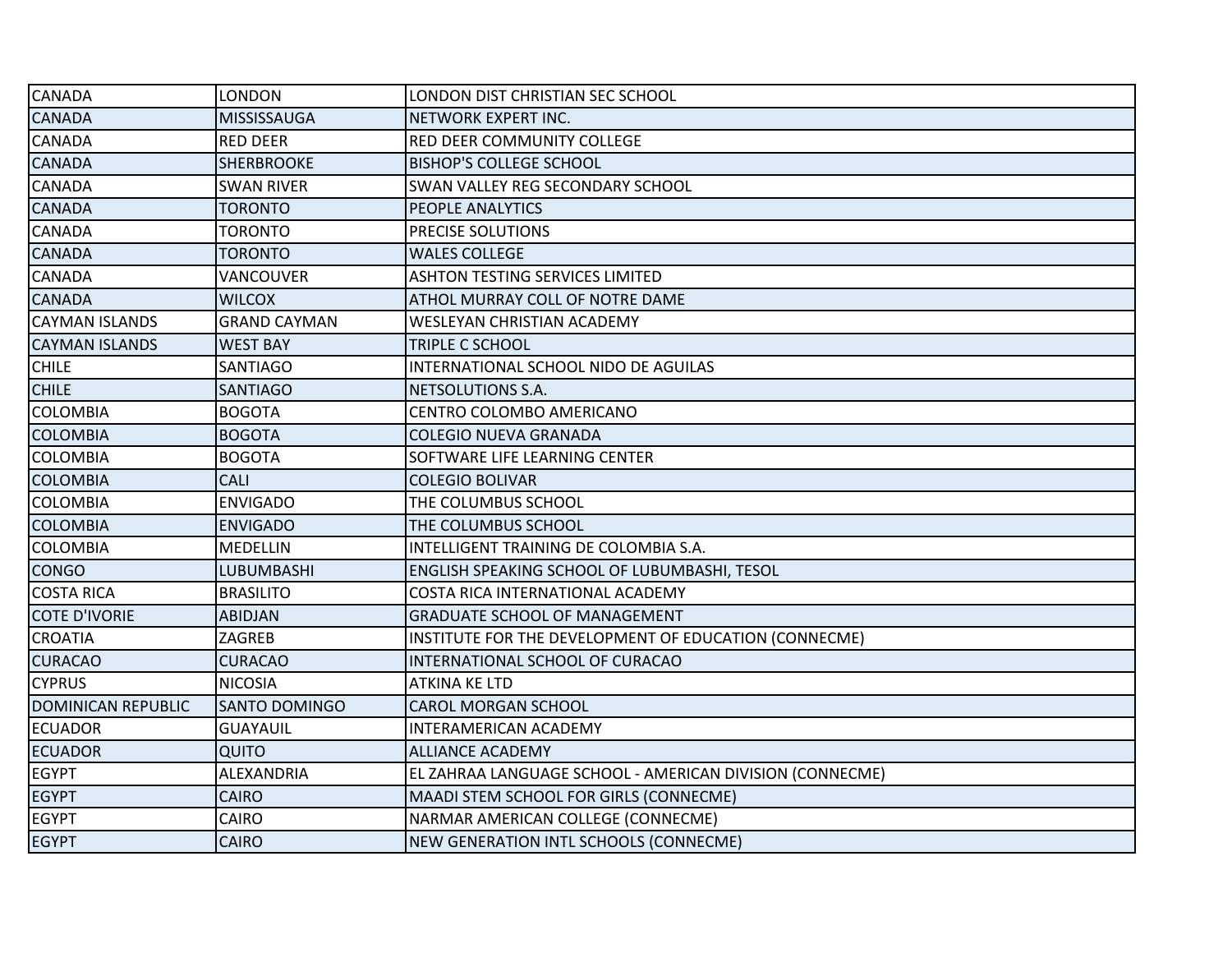| <b>EGYPT</b>       | <b>CAIRO</b>              | ST FATIMA LANGUAGE SCHOOL (CONNECME)                       |
|--------------------|---------------------------|------------------------------------------------------------|
| <b>EGYPT</b>       | <b>GIZA</b>               | STEM HIGH SCHOOL FOR BOYS (CONNECME)                       |
| <b>EGYPT</b>       | <b>MAADI</b>              | CAIRO AMERICAN COLLEGE (CONNECME)                          |
| <b>EGYPT</b>       | OBOUR CITY, CAIRO         | NILE SONS INTERNATIONAL SCHOOL (CONNECME)                  |
| <b>EGYPT</b>       | <b>OCTOBER CITY, GIZA</b> | AMERICAN ACADEMY (CONNECME) - INTERNATIONAL TESTING CENTER |
| <b>EGYPT</b>       | SHEIKH ZAYED CITY         | AMERICAN SCHOOL BEVERLY HILLS CAIRO (CONNECME)             |
| <b>EGYPT</b>       | SHEIKH ZAYED CITY         | AMERICAN SCHOOL BEVERLY HILLS CAIRO (CONNECME)             |
| <b>EL SALVADOR</b> | <b>SAN SALVADOR</b>       | <b>ESCUELA AMERICANA</b>                                   |
| <b>EL SALVADOR</b> | <b>SAN SALVADOR</b>       | NEW MILLENIUM S.A. DE C.V.                                 |
| <b>ESTONIA</b>     | <b>TALLINN</b>            | TALLINN UNIVERSITY OF TECHNOLOGY                           |
| <b>ETHIOPIA</b>    | <b>ADDIS ABABA</b>        | INFINITY ADVANCED TECHNOLOGY SOLUTIONS                     |
| <b>ETHIOPIA</b>    | <b>ADDIS ABABA</b>        | INTERNATIONAL COMMUNITY SCHOOL                             |
| <b>ETHIOPIA</b>    | <b>ADDIS ABABA</b>        | SYMBOL TECHNOLOGIES PLC                                    |
| <b>FRANCE</b>      | <b>PARIS</b>              | <b>ESPACE HERMES</b>                                       |
| <b>FRANCE</b>      | <b>PARIS</b>              | <b>LEARNEO</b>                                             |
| <b>GEORGIA</b>     | <b>TBILISI</b>            | <b>CENTER FOR INTERNATIONAL EDU</b>                        |
| <b>GERMANY</b>     | <b>BERLIN</b>             | <b>VERTEX AKADEMIE GMBH</b>                                |
| <b>GERMANY</b>     | <b>DRESDEN</b>            | DRESDEN INTERNATIONAL SCHOOL                               |
| <b>GERMANY</b>     | <b>HAMBURG</b>            | AMERIKAZENTRUM HAMBURG E.V.                                |
| <b>GERMANY</b>     | <b>HAMBURG</b>            | SYMPLASSON INFORMATIONSTECHNIK GMBH                        |
| <b>GERMANY</b>     | KANDERN                   | <b>BLACK FOREST ACADEMY</b>                                |
| <b>GERMANY</b>     | <b>OBERURSEL</b>          | FRANKFURT INTERNATIONAL SCHOOL                             |
| <b>GERMANY</b>     | <b>STARNBERG</b>          | MUNICH INTERNATIONAL SCHOOL                                |
| <b>GHANA</b>       | <b>ACCRA</b>              | FAITH MONTESSORI SCHOOL                                    |
| <b>GHANA</b>       | <b>ACCRA</b>              | <b>GHANA INTERNATIONAL SCHOOL</b>                          |
| <b>GHANA</b>       | HO                        | OLA SENIOR HIGH SCHOOL                                     |
| <b>GHANA</b>       | <b>KUMASI</b>             | <b>ACE CONSULT</b>                                         |
| <b>GHANA</b>       | <b>KUMASI</b>             | INTERNATIONAL COMMUNITY SCHOOL                             |
| <b>GHANA</b>       | TEMA                      | TEMA INTERNATIONAL SCHOOL                                  |
| <b>GREECE</b>      | <b>ATHENS</b>             | AMERICAN COMMUNITY SCHOOL OF ATHENS                        |
| <b>GUATEMALA</b>   | CIUDAD VIEJA              | ANTIGUA INTERNATIONAL SCHOOL                               |
| <b>GUATEMALA</b>   | <b>GUATEMALA</b>          | <b>ETC IBEROAMERICA</b>                                    |
| <b>GUATEMALA</b>   | <b>GUATEMALA CITY</b>     | AMERICAN SCHOOL OF GUATEMALA                               |
| <b>GUATEMALA</b>   | <b>GUATEMALA CITY</b>     | INSTITUTO GUATEMALTECO AMERICANO                           |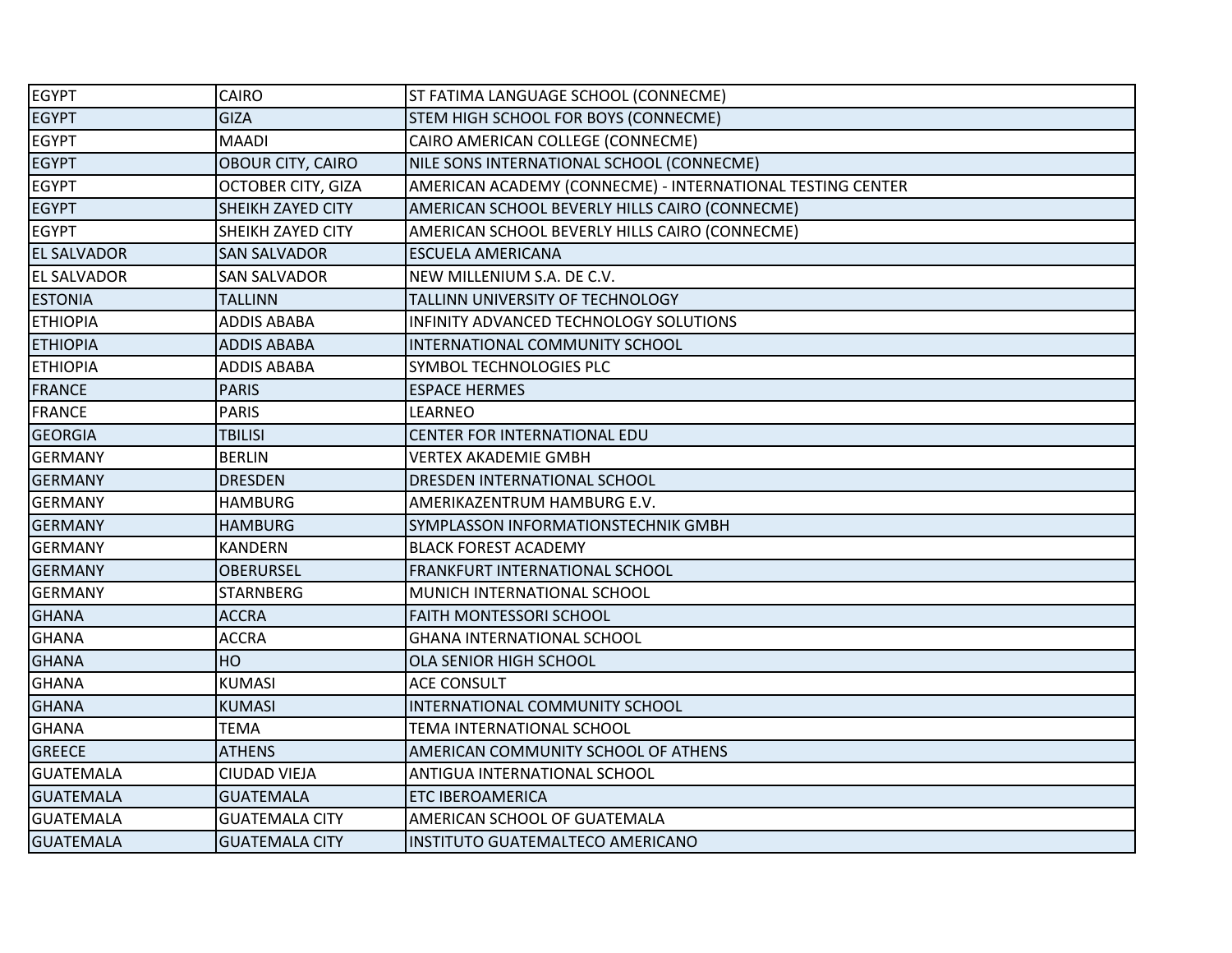| <b>HAITI</b>     | PORT AU PRINCE        | TRANSVERSAL                                            |
|------------------|-----------------------|--------------------------------------------------------|
| <b>HONDURAS</b>  | <b>COPAN</b>          | <b>ESCUELA MAYATAN</b>                                 |
| <b>HONDURAS</b>  | LA CIEBA              | MAZAPAN SCHOOL                                         |
| <b>HONDURAS</b>  | <b>SAN PEDRO SULA</b> | <b>ALBERT EINSTEIN INTL SCHOOL</b>                     |
| <b>HONDURAS</b>  | SAN PEDRO SULA        | ESCUELA INTERNATIONAL SAMPEDRANA                       |
| <b>HONDURAS</b>  | <b>TEGUCIGALPA</b>    | AMERICAN SCHOOL OF TEGUCIGALPA                         |
| <b>HONG KONG</b> | <b>HONG KONG</b>      | HEUNG TO MIDDLE SCHOOL A (HKEAA)                       |
| <b>HONG KONG</b> | <b>HONG KONG</b>      | HKEAA LAI KING ASSMT CTR 1/F ZONE A                    |
| <b>HONG KONG</b> | <b>KWAI CHUNG, NT</b> | HKEAA LAI KING ASSMT CTR 1/F ZONE B                    |
| <b>HONG KONG</b> | <b>KWAI CHUNG, NT</b> | HKEAA LAI KING ASSMT CTR 2/F ZONE A                    |
| <b>HONG KONG</b> | <b>KWAI CHUNG, NT</b> | HKEAA LAI KING ASSMT CTR 2/F ZONE B                    |
| <b>HONG KONG</b> | <b>KWAI CHUNG, NT</b> | HKEAA LAI KING ASSMT CTR 3/F ZONE A                    |
| <b>HONG KONG</b> | <b>KWAI CHUNG, NT</b> | HKEAA LAI KING ASSMT CTR 3/F ZONE B                    |
| <b>HONG KONG</b> | <b>KWAI CHUNG, NT</b> | HKEAA LAI KING ASSMT CTR 4/F ZONE A                    |
| <b>HONG KONG</b> | <b>KWAI CHUNG, NT</b> | HKEAA LAI KING ASSMT CTR 4/F ZONE B                    |
| <b>HONG KONG</b> | <b>KWAI CHUNG, NT</b> | HKEAA LAI KING ASSMT CTR G/F ZONE A                    |
| <b>HONG KONG</b> | <b>KWAI CHUNG, NT</b> | HKEAA LAI KING ASSMT CTR G/F ZONE B                    |
| <b>HONG KONG</b> |                       | SAN PO KONG, KOWLOON HKEAA SAN PO KONG OFFICE ROOM 502 |
| <b>HONG KONG</b> | SHATIN, NT            | HKEAA CH KUNG TEMPLE ASMT CTR 1/F                      |
| <b>HONG KONG</b> | SHATIN, NT            | HKEAA CHE KUNG TEMPLE ASMT CTR 6/F - ZONE C            |
| <b>HONG KONG</b> | TSEUN WAN, N.T.       | HKEAA TSEUN WAN ASMT CTR 2/F ZONE B2                   |
| <b>HONG KONG</b> | TSEUN WAN, N.T.       | HKEAA TSUEN WAN ASMT CTR 2/F ZONE A1                   |
| <b>HONG KONG</b> | TSEUN WAN, N.T.       | HKEAA TSUEN WAN ASMT CTR 2/F ZONE A2                   |
| <b>HONG KONG</b> | TSEUN WAN, N.T.       | HKEAA TSUEN WAN ASMT CTR 2/F ZONE B1                   |
| <b>HONG KONG</b> | TUEN MUN, N.T.        | HKEAA TAI HING ASSESSMENT CENTER 1/F                   |
| <b>HONG KONG</b> | TUEN MUN, N.T.        | HKEAA TAI HING ASSESSMENT CENTER 2/F                   |
| <b>HUNGARY</b>   | <b>DIOSD</b>          | INTL CHRISTIAN SCHOOL BUDAPEST                         |
| <b>ICELAND</b>   | HAFNARFJORDUR         | FLENSBORGARSKOLINN                                     |
| <b>INDIA</b>     | AHMEDABAD             | AHMEDABAD INTERNATIONAL SCHOOL (MERITTRAC)             |
| <b>INDIA</b>     | <b>BANGALORE</b>      | DATA SCRIBE CONSULTANCY SERVICES (MERITTRAC)           |
| <b>INDIA</b>     | <b>BANGALORE</b>      | MERITTRAC SERVICES PVT LTD - BANGALORE                 |
| <b>INDIA</b>     | BHUBANESWAR           | KIIT INTERNATIONAL SCHOOL (MERITTRAC)                  |
| <b>INDIA</b>     | <b>CHENNAI</b>        | BLUE LOTUS TECHNOLOGIES PVT LTD (MERITTRAC)            |
| <b>INDIA</b>     | <b>CHENNAI</b>        | CPS GLOBAL (MERITTRAC)                                 |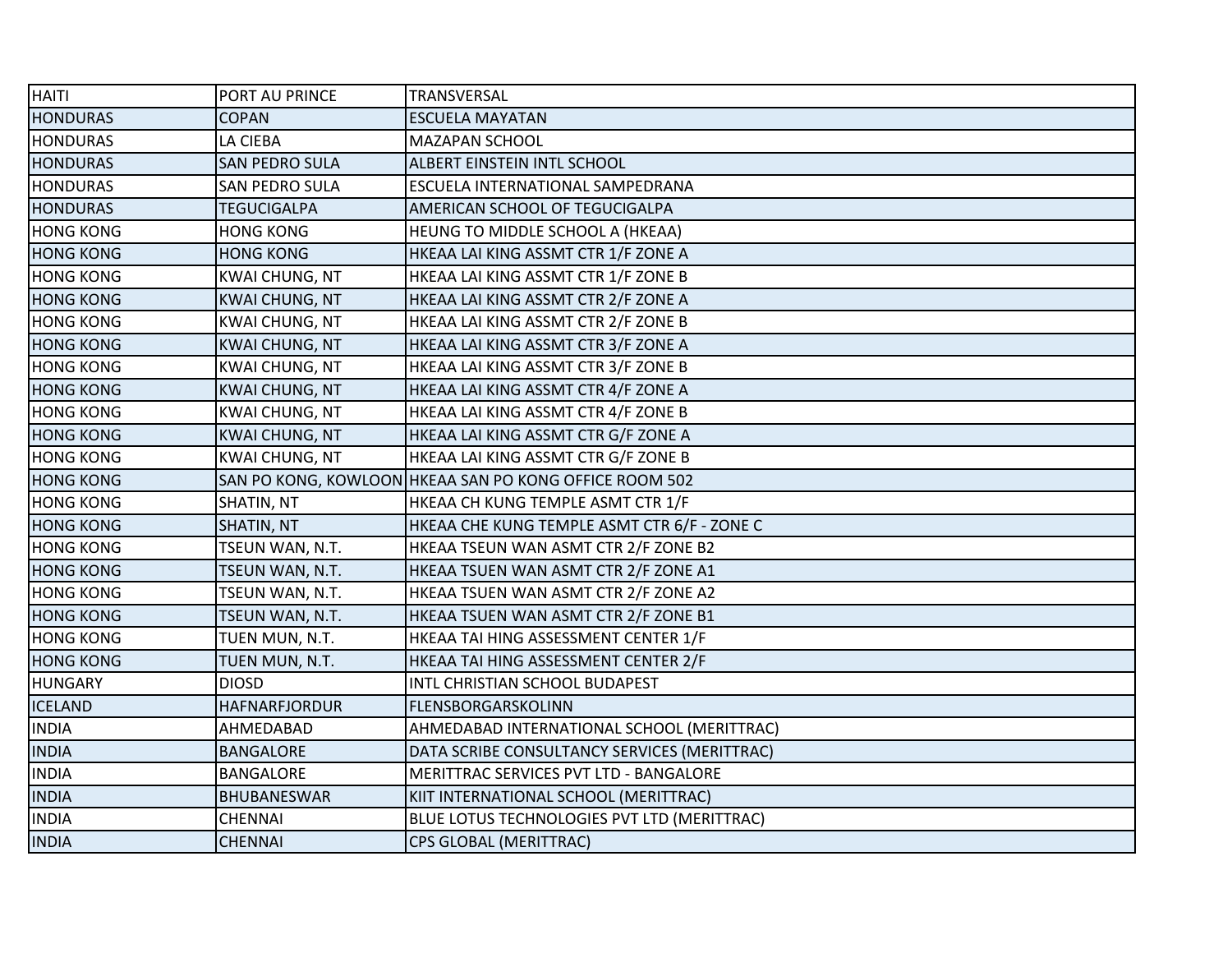| <b>INDIA</b>     | DEHRADUN                 | THE DOON SCHOOL (MERITTRAC)                                                      |
|------------------|--------------------------|----------------------------------------------------------------------------------|
| <b>INDIA</b>     | <b>DELHI</b>             | COUNCIL FOR AMERICAN EDUCATION (MERITTRAC)                                       |
| <b>INDIA</b>     | <b>DELHI</b>             | MERITTRAC SERVICES PVT LTD (MERITTRAC)                                           |
| <b>INDIA</b>     | <b>HYDERABAD</b>         | GLENDALE ACADEMY INTERNATIONAL (MERITTRAC)                                       |
| <b>INDIA</b>     | <b>HYDERABAD</b>         | SREYAS INSTITUTE OF ENGINEERING AND TECHNOLOGY (MERITTRAC)                       |
| <b>INDIA</b>     | <b>INDORE</b>            | ORLANDO ACADEMY (MERITTRAC)                                                      |
| <b>INDIA</b>     | <b>JAIPUR</b>            | JAYSHREE PERIWAL INTERNATIONAL SCHOOL (MERITTRAC)                                |
| <b>INDIA</b>     | <b>JAIPUR</b>            | NEERJA MODI SCHOOL (MERITTRAC)                                                   |
| <b>INDIA</b>     | KODAIKANAL               | KODAIKANAL INTERNATIONAL SCHOOL (MERITTRAC)                                      |
| <b>INDIA</b>     | <b>KOLKATA</b>           | PAREEKSHA ONLINE EXAMINATION CENTRE C/O - UNIVERSAL SOLUTIONS (MERITTRAC)        |
| <b>INDIA</b>     | LUCKNOW                  | CITY MONTESSORI SCHOOL (MERITTRAC)                                               |
| <b>INDIA</b>     | <b>MADURAI</b>           | KALVI PUBLIC SCHOOL, SHOLAVANDAN (MERITTRAC)                                     |
| <b>INDIA</b>     | <b>MOHALI</b>            | SMART WONDERS SCHOOL (MERITTRAC)                                                 |
| <b>INDIA</b>     | <b>MUMBAI</b>            | ADITYA BIRLA WORLD ACADEMY (MERITTRAC)                                           |
| <b>INDIA</b>     | <b>MUMBAI</b>            | SINGAPORE INTERNATIONAL SCHOOL (MERITTRAC)                                       |
| <b>INDIA</b>     | <b>MUMBAI</b>            | VIVEKANAND EDUCATION SOCIETY INST OF MANAGEMENT STUDIES AND RESEARCH (MERITTRAC) |
| <b>INDIA</b>     | <b>MUSSOORIE</b>         | WOODSTOCK SCHOOL (MERITTRAC)                                                     |
| <b>INDIA</b>     | <b>NAGPUR</b>            | G. H. RAISONI SCHOOL OF BUSINESS MANAGEMENT (MERITTRAC)                          |
| <b>INDIA</b>     | <b>PUNE</b>              | JSPM'S RAJARSHI SHAHU COLLEGE OF ENGINEERING (MERITTRAC)                         |
| <b>INDIA</b>     | SARJAPUR, BANGALORE      | OAKRIDGE INTERNATIONAL SCHOOL (MERITTRAC)                                        |
| <b>INDIA</b>     | VIJAYAWADA               | DELHI PUBLIC SCHOOL VIJAYAWADA (MERITTRAC)                                       |
| <b>INDIA</b>     | <b>BANGALORE</b>         | CANDOR INTL SCHOOL (MERITTRAC)                                                   |
| <b>INDIA</b>     | <b>SALT LAKE</b>         | ATA INFOTECH VENTURES PVT LTD MERITTRAC                                          |
| <b>INDONESIA</b> | <b>BANDUNG</b>           | BANDUNG ALLIANCE INTERCULTURAL SCHOOL                                            |
| <b>INDONESIA</b> | <b>BANDUNG WEST JAVA</b> | BANDUNG INTERNATIONAL SCHOOL                                                     |
| <b>INDONESIA</b> | <b>DENPASAR</b>          | <b>BALI ISLAND SCHOOL</b>                                                        |
| <b>INDONESIA</b> | JAKARTA                  | ANDALAN NUSANTRARA TECKNOLOGI                                                    |
| <b>INDONESIA</b> | <b>MALANG</b>            | <b>WESLEY SCHOOL</b>                                                             |
| <b>INDONESIA</b> | SALATIG JATENG           | MOUNTAINVIEW CHRISTIAN SCHOOL                                                    |
| <b>INDONESIA</b> | <b>SENTANI</b>           | HILLCREST INTERNATIONAL SCHOOL                                                   |
| <b>INDONESIA</b> | SURABAYA                 | SURABAYA INTERCULTURAL SCHOOL                                                    |
| <b>IRAQ</b>      | AL-SULAYMANIYAH          | ROONAKI SALAHADDIN AYYUBI GIRLS COLLEGE (CONNECME)                               |
| <b>ISRAEL</b>    | <b>JERUSALEM</b>         | <b>MATH ACADEMY</b>                                                              |
| <b>ITALY</b>     | <b>BARI</b>              | UGOLOPEZ.IT                                                                      |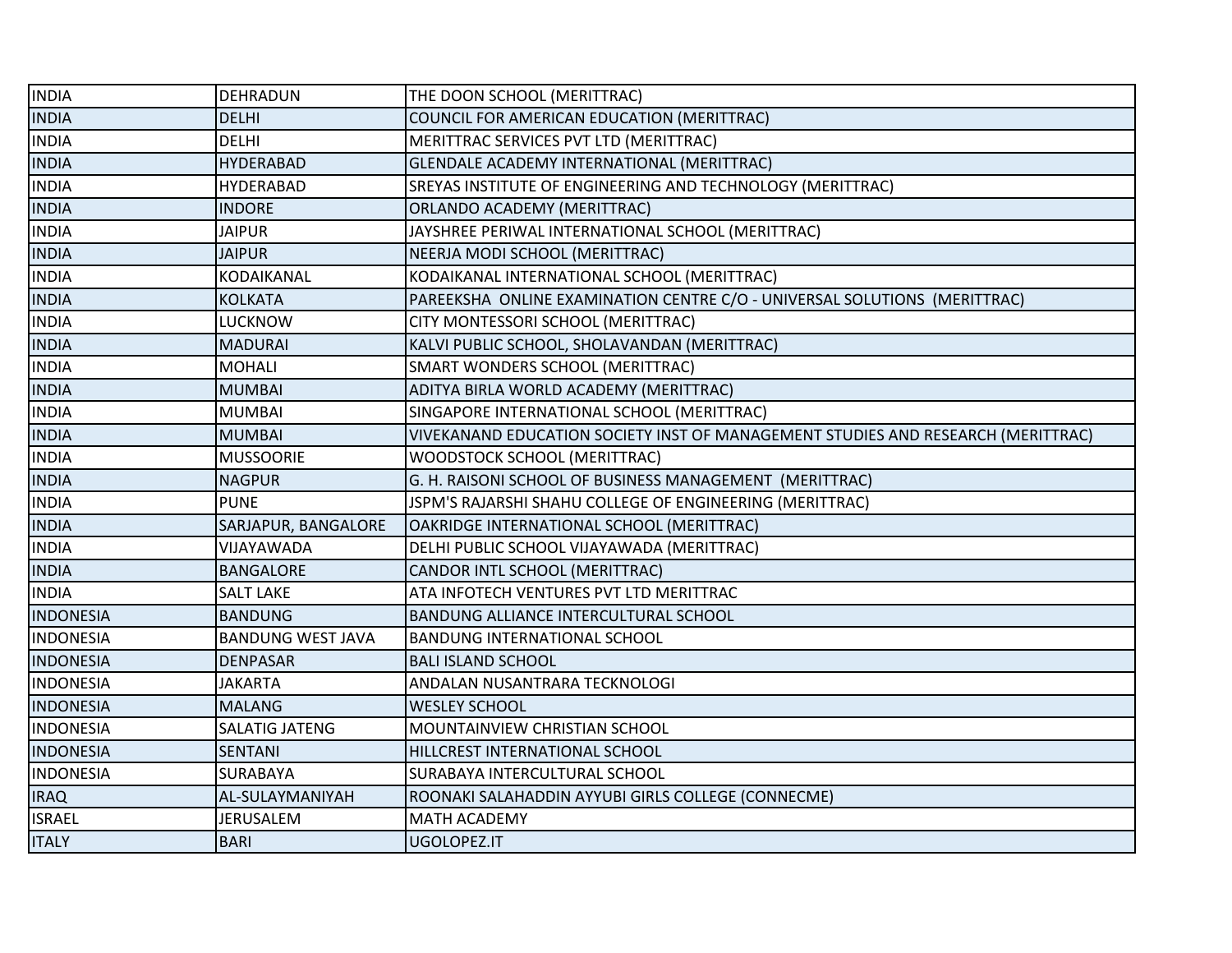| <b>ITALY</b>       | <b>FIRENZE</b>      | AMERICAN LANGUAGE CTR INST AMERICANO            |
|--------------------|---------------------|-------------------------------------------------|
| <b>ITALY</b>       | <b>MILAN</b>        | <b>TECHNET - MILAN</b>                          |
| <b>ITALY</b>       | <b>ROME</b>         | PERSONAL COMPUTING STUDIO                       |
| <b>ITALY</b>       | <b>ROME</b>         | <b>TECHNET - ROME</b>                           |
| <b>JAMAICA</b>     | <b>KINGSTON</b>     | <b>CAMPION COLLEGE</b>                          |
| <b>JAPAN</b>       | <b>FUKUOKA</b>      | HAKATA LINKS HAKATA-EKI HIGASHI TEST CENTRE     |
| <b>JAPAN</b>       | TOKYO               | <b>GINZA CBTS KABUKIZA TEST CENTER</b>          |
| <b>JAPAN</b>       | YOMITAN             | OKINAWA CHRISTIAN SCHOOL                        |
| <b>JORDAN</b>      | <b>AMMAN</b>        | AMERICAN EXCELLENCE SCHOOLS (CONNECME)          |
| <b>JORDAN</b>      | <b>AMMAN</b>        | MODERN AMERICAN SCHOOL (CONNECME)               |
| <b>JORDAN</b>      | AMMAN               | UNIVERSAL CIVILIZATIONS ACADEMY (CONNECME)      |
| <b>JORDAN</b>      | <b>IRBID</b>        | CARE ACADEMY (CONNECME)                         |
| <b>KAZAKHSTAN</b>  | <b>ALMATY</b>       | <b>ALMATY INTERNATIONAL SCHOOL</b>              |
| KAZAKHSTAN         | <b>KARAGANDA</b>    | NAZARBAYEV INTELLECTUAL SCHOOL                  |
| <b>KENYA</b>       | <b>CHOGORIA</b>     | <b>CHOGORIA GIRLS HIGH SCHOOL</b>               |
| <b>KENYA</b>       | <b>KIJABE</b>       | RIFT VALLEY ACADEMY                             |
| <b>KENYA</b>       | <b>MACHAKOS</b>     | <b>MACHAKOS ACADEMY GIRLS HIGH SCHOOL</b>       |
| <b>KENYA</b>       | <b>MOMBASA</b>      | <b>AGA KHAN ACADEMY</b>                         |
| <b>KENYA</b>       | <b>MOMBASA</b>      | INSTITUTE OF ADVANCED TECHNOLOGY                |
| <b>KENYA</b>       | <b>NAIROBI</b>      | DONGGUAN HANLIN EXPERIMENTAL SCHOOL             |
| <b>KENYA</b>       | <b>NAIROBI</b>      | <b>NORTHPOLE COLLEGE</b>                        |
| <b>KENYA</b>       | <b>NAIROBI</b>      | <b>OSHWAL ACADEMY NAIROBI</b>                   |
| <b>KENYA</b>       | <b>NAIROBI</b>      | <b>ROSSLYN ACADEMY</b>                          |
| <b>KENYA</b>       | <b>NAKURU</b>       | <b>MENENGAI HIGH SCHOOL</b>                     |
| KOREA, REPUBLIC OF | SEOUL               | <b>SRTC (SR SEOUL TESTING CENTER)</b>           |
| <b>KOSOVO</b>      | <b>PRISHTINA</b>    | AMERICAN UNIVERSITY IN KOSOVO (RITK) (CONNECME) |
| LATVIA             | <b>RIGA</b>         | <b>BALTIJAS DATORU AKADEMIJA</b>                |
| <b>LEBANON</b>     | <b>BEIRUT</b>       | HORIZON TRAINING CENTER (CONNECME)              |
| LITHUANIA          | <b>VILNIUS</b>      | <b>STUDIJOS IR KARJERA</b>                      |
| <b>LUXEMBOURG</b>  | <b>LUXEMBOURG</b>   | INTL SCHOOL OF LUXEMBOURG                       |
| <b>MALAWI</b>      | <b>LIMBE</b>        | <b>NORFOLK SCHOOLS MALAWI</b>                   |
| <b>MALAYSIA</b>    | <b>KUALA LUMPUR</b> | EDUNXT GLOBAL SDN BHD (MERITTRAC)               |
| <b>MALAYSIA</b>    | <b>NILAI</b>        | MANIPAL INTERNATIONAL UNIV MERITTRAC            |
| <b>MALAYSIA</b>    | <b>PENANG</b>       | <b>DALAT SCHOOL</b>                             |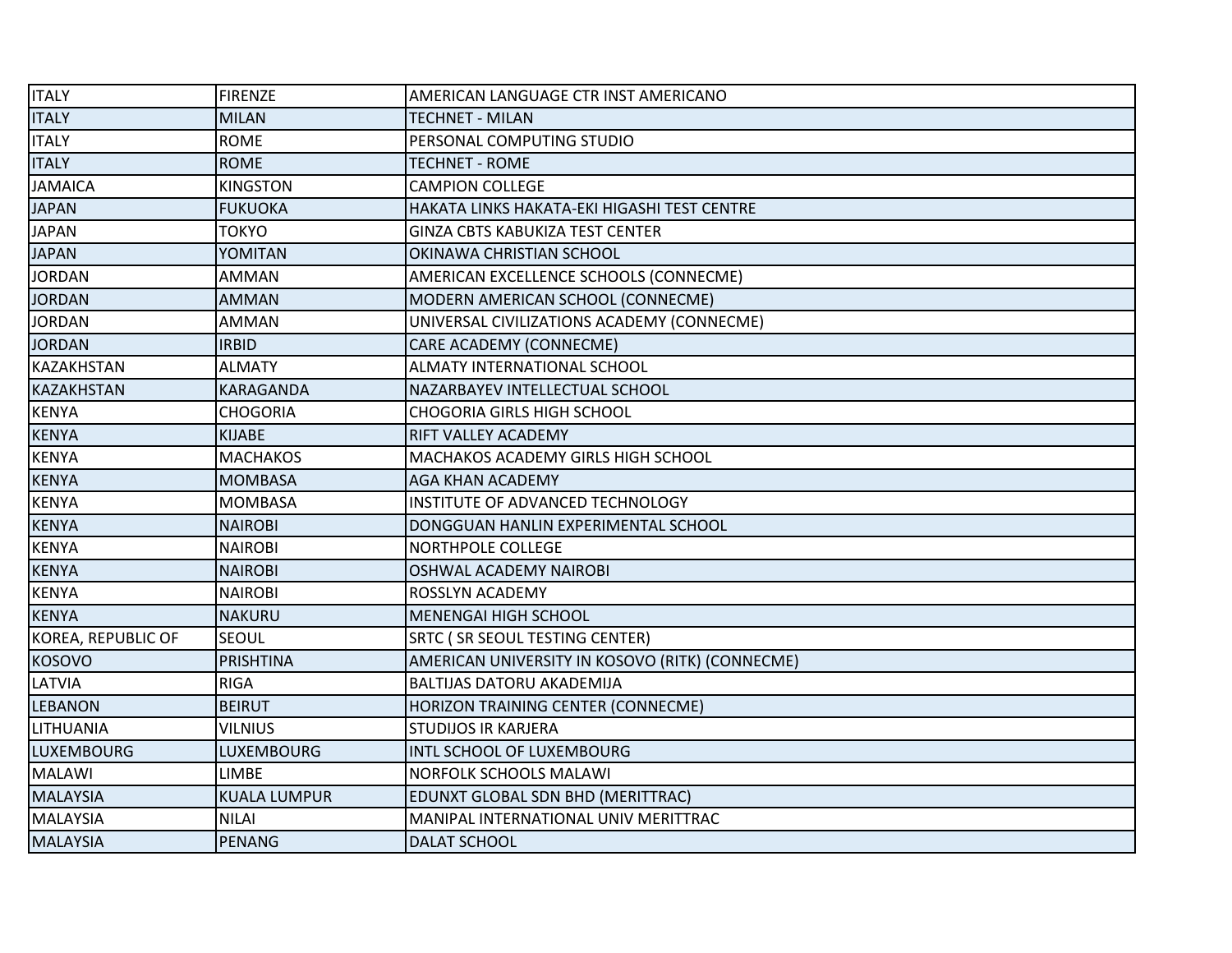| <b>MALAYSIA</b>    | PETALING JAYA          | SAKRA ACADEMY (M) SDN.BHD                                             |
|--------------------|------------------------|-----------------------------------------------------------------------|
| <b>MEXICO</b>      | <b>CANCUN</b>          | INTERNATIONAL AMERICAN SCHOOL OF CANCUN                               |
| <b>MEXICO</b>      | COLONIA JUAREZ CHIH    | <b>ACADEMIA JUAREZ</b>                                                |
| <b>MEXICO</b>      | <b>GUADALUPE</b>       | INSTITUTO TECHNOLOGICO DE NUEVO LEON                                  |
| <b>MEXICO</b>      |                        | GUDADALAJARA, JALISCO   THE AMERICAN SCHOOL FOUNDATION OF GUADALAJARA |
| <b>MEXICO</b>      | <b>MEXICALI</b>        | FACULTAD DE IDIOMAS, UABC                                             |
| <b>MEXICO</b>      | <b>MEXICO CITY</b>     | <b>COMEXUS</b>                                                        |
| <b>MEXICO</b>      | <b>MEXICO DF</b>       | THE AMERICAN SCHOOL FOUNDATION MEXICO                                 |
| <b>MEXICO</b>      | <b>PUEBLA</b>          | COLEGIO AMERICANO DE PUEBLA                                           |
| <b>MEXICO</b>      | <b>PUEBLA</b>          | PUEBLA CHRISTIAN SCHOOL                                               |
| <b>MEXICO</b>      | QUERETARO              | UCO PREPA CONTEMPORANEA                                               |
| <b>MEXICO</b>      | <b>SAN LUIS POTOSI</b> | INSTITUTO REAL DE SAN LUIS (GAC)                                      |
| <b>MEXICO</b>      | SANTA CATARINA N.L.    | AM SCHOOL FOUNDATION OF MONTERREY                                     |
| <b>MEXICO</b>      | <b>TAMPICO</b>         | AMERICAN SCHOOL OF TAMPICO                                            |
| <b>MEXICO</b>      | <b>TORREON</b>         | <b>COLEGIO AMERICANO DE TORREON</b>                                   |
| <b>MONGOLIA</b>    | <b>ULAANBAATAR</b>     | <b>ENGLISH ACADEMY OF MUST</b>                                        |
| <b>MOROCCO</b>     | <b>TANGIER</b>         | THE AMERICAN SCHOOL OF TANGIER (CONNECME)                             |
| MOZAMBIQUE         | <b>MAPUTO</b>          | AMERICAN INTL SCH OF MOZAMBIQUE                                       |
| <b>MYANMAR</b>     | YANGON                 | <b>CROWN EDUCATION</b>                                                |
| <b>MYANMAR</b>     | YANGON                 | THE INTERNATIONAL SCHOOL OF YANGON                                    |
| <b>NAMIBIA</b>     | <b>WINDHOEK</b>        | PARADISE COMPUTER COMSULTANCY SERVICE                                 |
| <b>NEPAL</b>       | KATHMANDU              | <b>COMPUTER POINT</b>                                                 |
| <b>NEPAL</b>       | KATHMANDU              | USEF-NEPAL/FULBRIGHT COMISSION                                        |
| <b>NETHERLANDS</b> | <b>MAASTRICHT</b>      | <b>UWC MAASTRICHT</b>                                                 |
| NETHERLANDS        | WASSENAAR              | AMERICAN SCHOOL OF THE HAGUE                                          |
| <b>NEW ZEALAND</b> | <b>AUCKLAND</b>        | <b>AUCKLAND INTERNATIONAL COLLEGE</b>                                 |
| <b>NEW ZEALAND</b> | <b>AUCKLAND</b>        | WENTWORTH COLLEGE TEST CENTRE                                         |
| <b>NICARAGUA</b>   | <b>MANAGUA</b>         | AMERICAN NICARAGUAN SCHOOL                                            |
| <b>NIGERIA</b>     | ABUJA                  | <b>GALAXY UNIPREP CENTRE (GIEVA)</b>                                  |
| <b>NIGERIA</b>     | <b>ABUJA</b>           | INTERNATIONAL COM SCHOOL ABUJA (GIEVA)                                |
| <b>NIGERIA</b>     | <b>ASABA</b>           | GOODNEWS INTERNATIONAL AMERICAN SCHOOL (GIEVA)                        |
| <b>NIGERIA</b>     | <b>ENUGU</b>           | FEDERAL GOVERNMENT COLLEGE (FGC) ENUGU (GIEVA)                        |
| <b>NIGERIA</b>     | <b>IBADAN</b>          | AMERICAN CHRISTIAN ACADEMY IBADAN (GIEVA)                             |
| <b>NIGERIA</b>     |                        | IJEBU-ITELE, OGUN STATE LOUISVILLE GIRLS SCHOOL (GIEVA)               |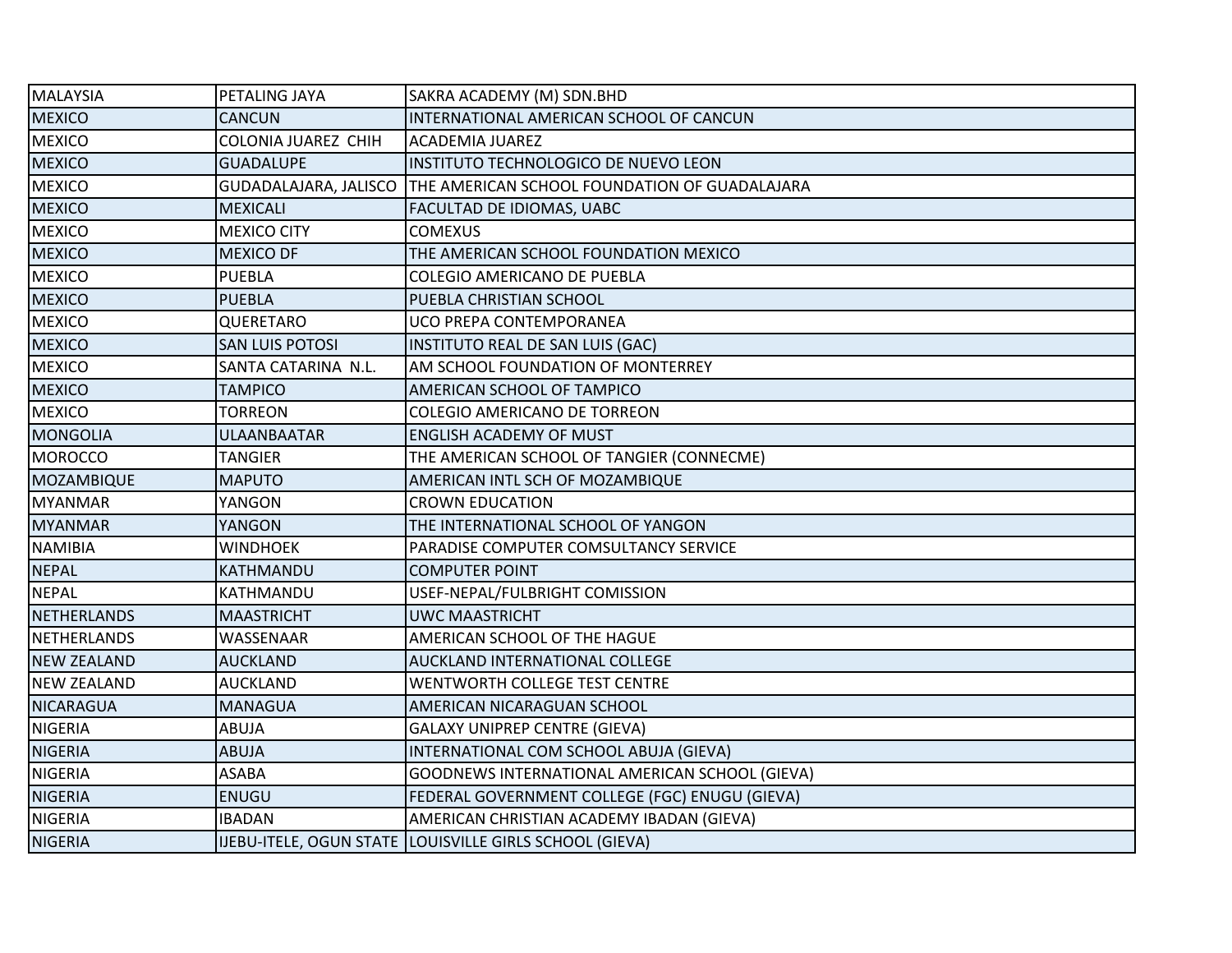| <b>NIGERIA</b>          | <b>JOS</b>               | <b>CETRA COMPUTERS (GIEVA)</b>                      |
|-------------------------|--------------------------|-----------------------------------------------------|
| <b>NIGERIA</b>          | <b>JOS</b>               | HOPE ACADEMY SCHOOLS, EBCM, RAYFIELD(GIEVA)         |
| <b>NIGERIA</b>          | <b>KADUNA</b>            | <b>KAD ICT HUB (GIEVA)</b>                          |
| <b>NIGERIA</b>          | <b>KANO</b>              | INTERCONTINENTAL SCHOOL (GIEVA)                     |
| <b>NIGERIA</b>          | KARU, MASARAWA           | ST AUGUSTINES COLLEGE (GIEVA)                       |
| <b>NIGERIA</b>          | <b>LAGOS</b>             | <b>WORKFORCE GROUP (GIEVA)</b>                      |
| <b>NIGERIA</b>          | <b>OFFA</b>              | ADESOYE COLLEGE (GIEVA)                             |
| <b>NIGERIA</b>          |                          | OKOADO, LEKKI PENINSUL FUNLEARN PROMETRIC A (GIEVA) |
| <b>NIGERIA</b>          | <b>OWERRI, IMO STATE</b> | SWNTEC COMPUTER INSTITUTE (GIEVA)                   |
| <b>NIGERIA</b>          | PORT HARCOURT            | GRACELAND INTERNATIONAL SCHOOL (GIEVA)              |
| <b>NIGERIA</b>          | PORT HARCOURT            | JEPHTHAH COMPREHENSIVE SECONDARY SHOOL (GIEVA)      |
| <b>NIGERIA</b>          | PORT HARCOURT            | JESUIT MEMORIAL COLLEGE(GIEVA)                      |
| <b>NIGERIA</b>          | <b>UYO</b>               | NIGERIAN CHRISTIAN INSTITUTE (GIEVA)                |
| <b>NORTH LEBABNON</b>   | <b>NORTH LEBANON</b>     | METHODIA (CONNECME)                                 |
| <b>OMAN</b>             | <b>MUSCAT</b>            | THE AMERICAN INTL SCHOOL OF MUSCAT-CONNECME         |
| <b>PAKISTAN</b>         | <b>ISLAMABAD</b>         | INSTITUTE OF CAREER DEVELOPMENT ISLAMABAD CENTER    |
| <b>PAKISTAN</b>         | KARACHI                  | INSTITUTE OF CAREER DEVELOPMENT KARACHI CENTER      |
| <b>PAKISTAN</b>         | <b>LAHORE</b>            | INSTITUTE OF CAREER DEVELOPMENT LAHORE CENTER       |
| <b>PANAMA</b>           | <b>PANAMA</b>            | <b>BALBOA ACADEMY</b>                               |
| <b>PANAMA</b>           | PANAMA CITY              | INTERNATIONAL SCHOOL OF PANAMA                      |
| PAPUA NEW GUINEA        | <b>GOROKA</b>            | NUMONOHI CHRISTIAN ACADEMY                          |
| <b>PAPUA NEW GUINEA</b> | PORT MORESBY             | <b>DATEC</b>                                        |
| PAPUA NEW GUINEA        | <b>UKARUMPA</b>          | UKARUMPA INTERNATIONAL SCHOOL                       |
| PARAGUAY                | <b>ASUNCION</b>          | THE AMERICAN SCHOOL OF ASUNCION                     |
| PERU                    | AREQUIPA                 | CENTRO CULTURAL PERUANO NORTEAMERICANO              |
| <b>PERU</b>             | <b>LIMA</b>              | INSTITUTO CULTURAL PERUANO NORTEAMERICANO           |
| PERU                    | TRUJILLO                 | CENTRO PERUANO AMERICANO EL CULTURAL                |
| <b>PHILIPPINES</b>      | <b>BAGUIO CITY</b>       | <b>BRENT SCHOOL</b>                                 |
| <b>PHILIPPINES</b>      | <b>CEBU CITY</b>         | SME NWK PHILIPPINES TRAINING CTR GAC                |
| <b>PHILIPPINES</b>      | MUNTINLUPA CITY          | <b>VERITAS ENG TEACHING AND LEARNING</b>            |
| <b>PHILIPPINES</b>      | PASIG CITY MANILA        | THE FORUM INST FOR INTL STUDIES                     |
| <b>POLAND</b>           | <b>SKAWINA</b>           | <b>ITSKOLENIA</b>                                   |
| <b>PORTUGAL</b>         | LINHO, SINTRA            | CARLUCCI AMERICAN INTL SCH OF LISBON                |
| <b>QATAR</b>            | <b>DOHA</b>              | ACADEMIC BRIDGE PROGRAM (CONNECME)                  |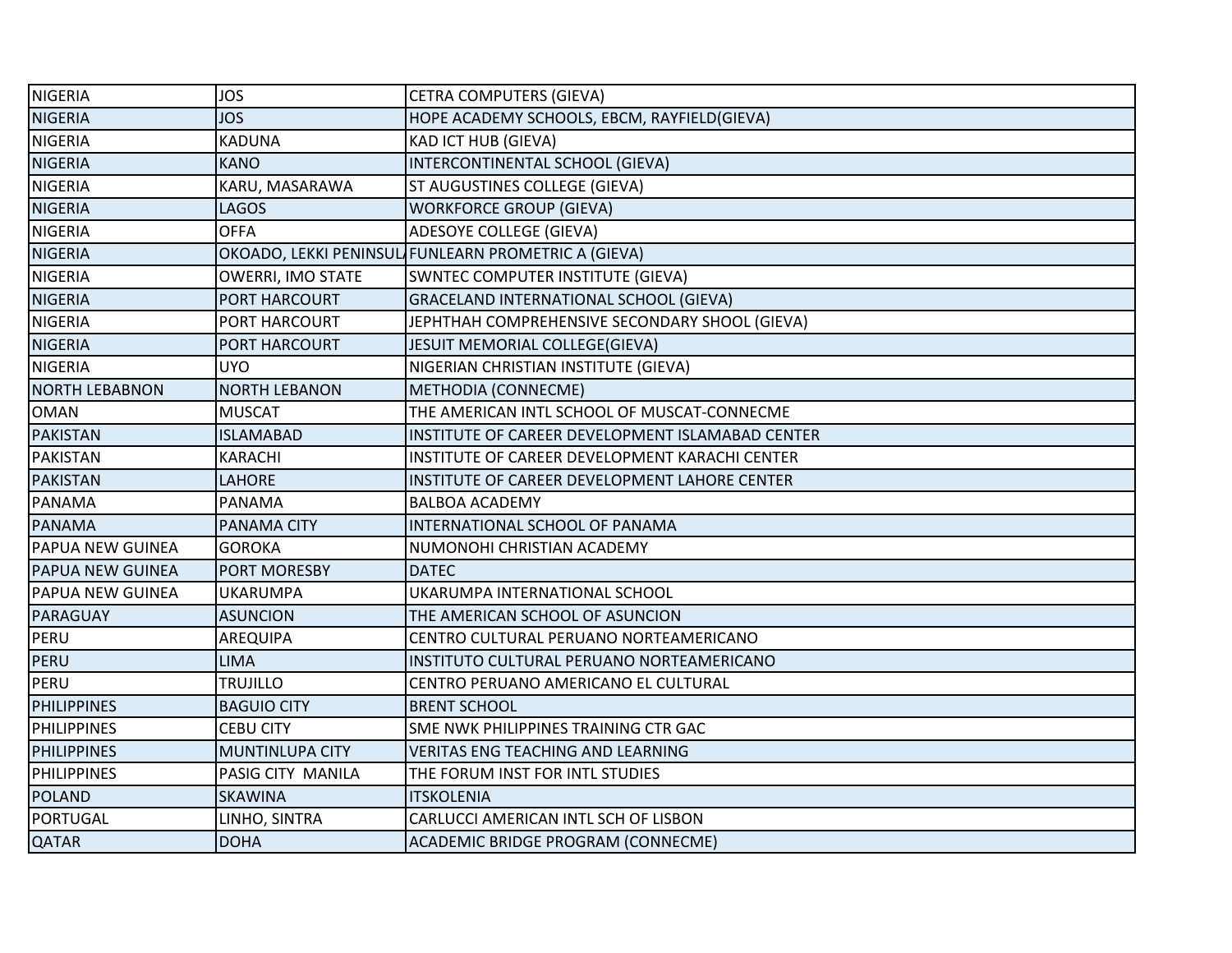| QATAR               | <b>DOHA</b>            | <b>QATAR FOUNDATION (CONNECME)</b>                    |
|---------------------|------------------------|-------------------------------------------------------|
| <b>QATAR</b>        | <b>DOHA</b>            | <b>QATAR UNIVERSITY (CONNECME)</b>                    |
| <b>ROMANIA</b>      | <b>BUCHAREST</b>       | <b>AGER BUSINESS TECH</b>                             |
| <b>RUSSIA</b>       | <b>MOSCOW</b>          | ANGLO-AMERICAN SCHOOL OF MOSCOW                       |
| <b>RUSSIA</b>       | <b>MOSCOW</b>          | ANGLO-AMERICAN SCHOOL OF MOSCOW                       |
| <b>RUSSIA</b>       | <b>MOSCOW</b>          | HINKSON CHRISTIAN ACADEMY                             |
| <b>RUSSIA</b>       | SAINT PETERSBURG       | INTERNATIONAL ACADEMY                                 |
| <b>RUSSIA</b>       | <b>VLADIVOSTOK</b>     | <b>EDUCATION TIME AT VLADIVOSTOK ST</b>               |
| <b>RUSSIA</b>       | <b>YEKATERINBURG</b>   | <b>GLOBAL AMBASSADOR</b>                              |
| <b>RWANDA</b>       | <b>GACULIRO KIGALI</b> | KIGALI INTL COMMUNITY SCHOOL                          |
| <b>RWANDA</b>       | KIGALI                 | <b>GLOBAL COMPUTER SCHOOL</b>                         |
| <b>SAINT LUCIA</b>  | <b>CASTRIES</b>        | CASTRIES COMPREHENSIVE SEC SCHOOL                     |
| <b>SAINT LUCIA</b>  | <b>VIEUX-FORT</b>      | VIEUX-FORT COMP SECONDARY SCHOOL                      |
| <b>SAUDI ARABIA</b> | <b>RIYADH</b>          | AL ROWAD INTERNATIONAL SCHOOL (CONNECME)              |
| <b>SAUDI ARABIA</b> | RIYADH                 | SAUDI CADER (CONNECME)                                |
| <b>SAUDI ARABIA</b> | RIYADH, KSA            | NOVOTEL RIYADH AL ANOUD CONNECME                      |
| <b>SERBIA</b>       | <b>BELGRADE</b>        | INTERNATIONAL ACADEMIC CENTER (CONNECME)              |
| <b>SERBIA</b>       | <b>BELGRADE</b>        | SAVREMENA GIMNAZIJA (CONNECME)                        |
| SINGAPORE           | <b>SINGAPORE</b>       | <b>AGILITICS PTE LTD.</b>                             |
| <b>SINGAPORE</b>    | <b>SINGAPORE</b>       | ST ELECTRONICS (E-SERVICES) PTE LTD (BRITISH COUNCIL) |
| SINGAPORE           | <b>SINGAPORE</b>       | TUV SUD PSB PTE LTD                                   |
| <b>SOUTH AFRICA</b> | <b>DIEPSLOOT</b>       | AMERICAN INTL SCHOOL OF JOHANNESBURG                  |
| <b>SOUTH AFRICA</b> | <b>DURBAN</b>          | CTU TRAINING SOLUTIONS DURBAN CAMPUS                  |
| <b>SOUTH AFRICA</b> | <b>PRETORIA</b>        | CTU TRAINING SOLUTIONS PRETORIA CAMPUS                |
| <b>SOUTH KOREA</b>  | <b>SEOUL</b>           | KOREAN-AMERICAN EDUC COMMISSION FULBRIGHT             |
| <b>SPAIN</b>        | <b>IGUALADA</b>        | <b>ESQUEMES INFORMATICS</b>                           |
| SPAIN               | <b>MADRID</b>          | BAI, ESCUELA DE EMPRESA Y COMUNICACION S.A. (AMP)     |
| <b>SRI LANKA</b>    | <b>COLOMBO</b>         | AMERICAN EDUCATION CENTRE LTD                         |
| SURINAME            | PARAMARIBO             | ALPHA MAX ACADEMY (GAC)                               |
| SWITZERLAND         | LEYSIN                 | KUMON LEYSIN ACADEMY                                  |
| SWITZERLAND         | <b>ZURICH</b>          | ITTS ZURICH C/O ESW                                   |
| <b>TAIWAN</b>       | <b>NEW TAIPEI CITY</b> | KANG CHIAO INTL SCHOOL TAIPEI A                       |
| <b>TAIWAN</b>       | <b>NEW TAIPEI CITY</b> | KANG CHIAO INTL SCHOOL TAIPEI B                       |
| <b>TAIWAN</b>       | <b>TAICHUNG</b>        | AMERICAN SCHOOL IN TAICHUNG                           |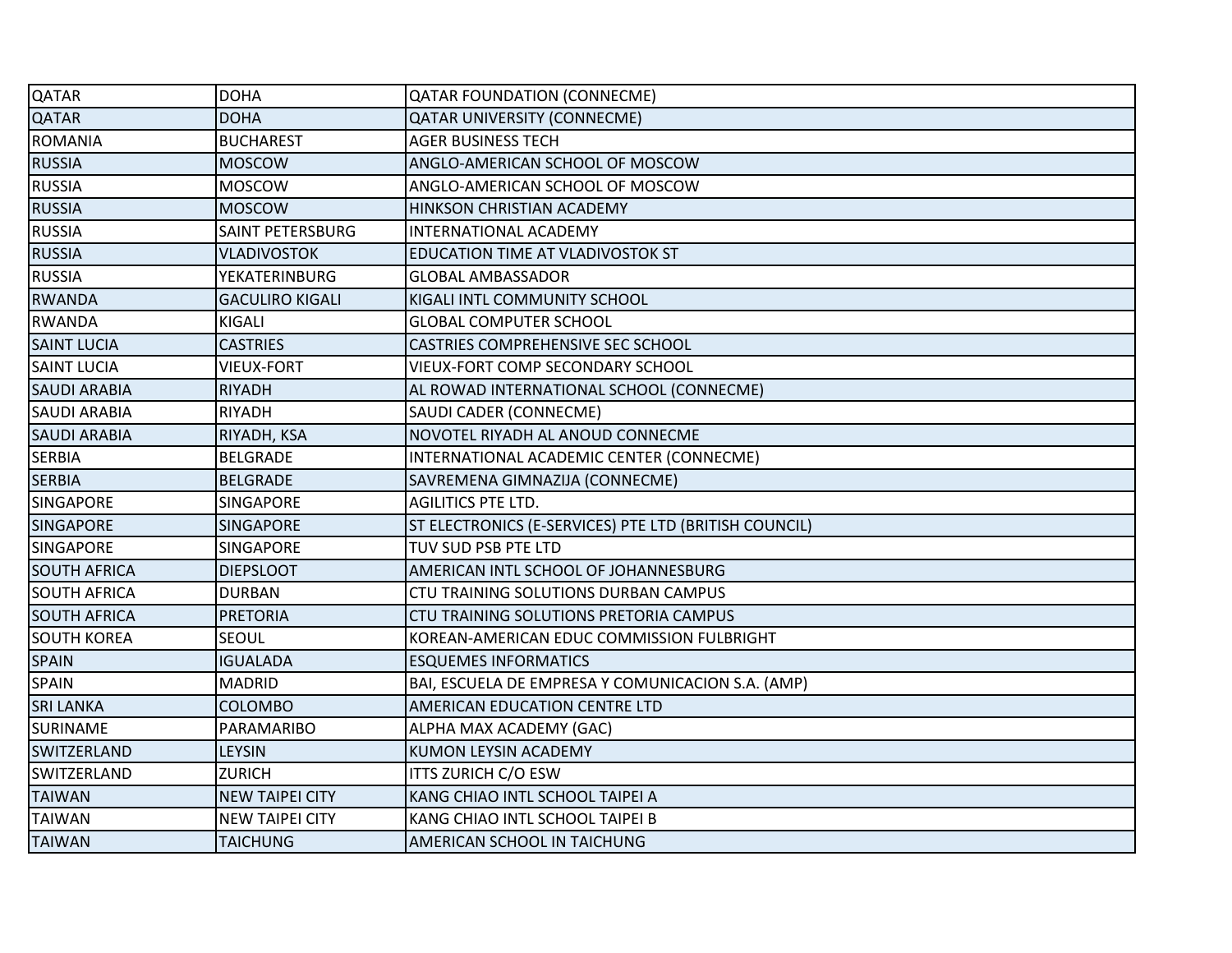| <b>TAIWAN</b>           | <b>TAICHUNG</b>        | <b>SYSTEX</b>                                                  |
|-------------------------|------------------------|----------------------------------------------------------------|
| <b>TAIWAN</b>           | <b>TAINAN</b>          | CHIA NAN UNIVERSITY OF PHARMACY AND SCIENCE                    |
| <b>TAIWAN</b>           | <b>YUCHI</b>           | TAIWAN ADVENTIST INTERNATIONAL SCHOOL                          |
| <b>TAJIKISTAN</b>       | <b>DUSHANBE</b>        | DUSHANBE COUNSELING                                            |
| TANZANIA                | DAR ES SALAAM          | HAVEN OF PEACE ACADEMY                                         |
| <b>TANZANIA</b>         | DAR ES SALAAM          | UNIVERSITY OF DAR ES SALAAM                                    |
| <b>TANZANIA</b>         | <b>MOSHI</b>           | INTERNATIONAL SCHOOL OF MOSHI                                  |
| <b>THAILAND</b>         | <b>BANGKOK</b>         | <b>ATP ACADEMY</b>                                             |
| <b>THAILAND</b>         | <b>BANGKOK</b>         | HARROW INTERNATIONAL SCHOOL                                    |
| <b>THAILAND</b>         | <b>BANGKOK</b>         | INT'L HOUSE BANGKOK-EVENT                                      |
| <b>THAILAND</b>         | <b>BANGKOK</b>         | NIST INTERNATIONAL SCHOOL                                      |
| <b>TONGA</b>            | <b>NAIAFU</b>          | <b>SAINEHA HIGH SCHOOL</b>                                     |
| TRINIDAD AND TOBAGO     | <b>CHAMPS FLEURS</b>   | SCHOOL OF BUSINESS AND COMPUTER SCIENCE LTD                    |
| TRINIDAD AND TOBAGO     | PORT OF SPAIN          | INTERNATIONAL SCHOOL OF PORT OF SPAIN                          |
| <b>TURKEY</b>           | <b>BURSA</b>           | TED BURSA COLLEGE (CONNECME)                                   |
| <b>TURKEY</b>           | ESKISEHIR              | ESKISEHIR BAHACEWSEHIR KOLEJI (CONNECME)                       |
| <b>TURKEY</b>           | <b>ISTANBUL</b>        | IHSAN INTERNATIONAL SCHOOL CONNECME                            |
| <b>TURKEY</b>           | <b>ISTANBUL</b>        | NAKKASTEPE BAHCESEHIR SCIENCE AND TECHNOLOGY SCHOOL (CONNECME) |
| <b>TURKEY</b>           | <b>ISTANBUL</b>        | NISANTASI UNIVERSITY (CONNECME)                                |
| <b>TURKEY</b>           | <b>IZMIR</b>           | <b>GELISIM HIGH SCHOOL (CONNECME)</b>                          |
| <b>TURKS AND CAICOS</b> | <b>PROVIDENCIALES</b>  | MARANATHA HIGH SCHOOL                                          |
| <b>UGANDA</b>           | <b>KAMPALA</b>         | <b>ACACIA INTERNATIONAL SCHOOL</b>                             |
| <b>UGANDA</b>           | <b>KAMPALA</b>         | AMERICAN CENTER, KAMPALA                                       |
| <b>UGANDA</b>           | <b>KAMPALA</b>         | <b>GAYAZA HIGH SCHOOL</b>                                      |
| <b>UKRAINE</b>          | <b>IVANO-FRANKIVSK</b> | <b>IVANO-FRANKIVSK INTL SCHOOL</b>                             |
| <b>UKRAINE</b>          | <b>KIYIV</b>           | <b>EXAMINATION AND EDUCATION CENTRE</b>                        |
| <b>UKRAINE</b>          | <b>KIYIV</b>           | <b>EXAMINATION AND EDUCATION CENTRE</b>                        |
| <b>UKRAINE</b>          | <b>KYIV</b>            | KYIV INTERNATIONAL SCHOOL                                      |
| <b>UKRAINE</b>          | LVIV                   | EL YAMANY ORGANIZATION                                         |
| <b>UKRAINE</b>          | LVIV                   | LVIV INTERNATIONAL AMERICAN SCH                                |
| UNITED ARAB EMIRATES    | <b>AL AIN</b>          | AL DHAFRA PRIVATE SCHOOL (CONNECME)                            |
| UNITED ARAB EMIRATES    | <b>AL AIN</b>          | <b>CONNECME EDUCATION UAE</b>                                  |
| UNITED ARAB EMIRATES    | ALAIN                  | ROYAL SCIENCE AND TECHNOLOGY INSTITUTE (CONNECME)              |
| UNITED ARAB EMIRATES    | <b>DUBAI</b>           | DUBAI INTERNATIONAL ACADEMY (CONNECME)                         |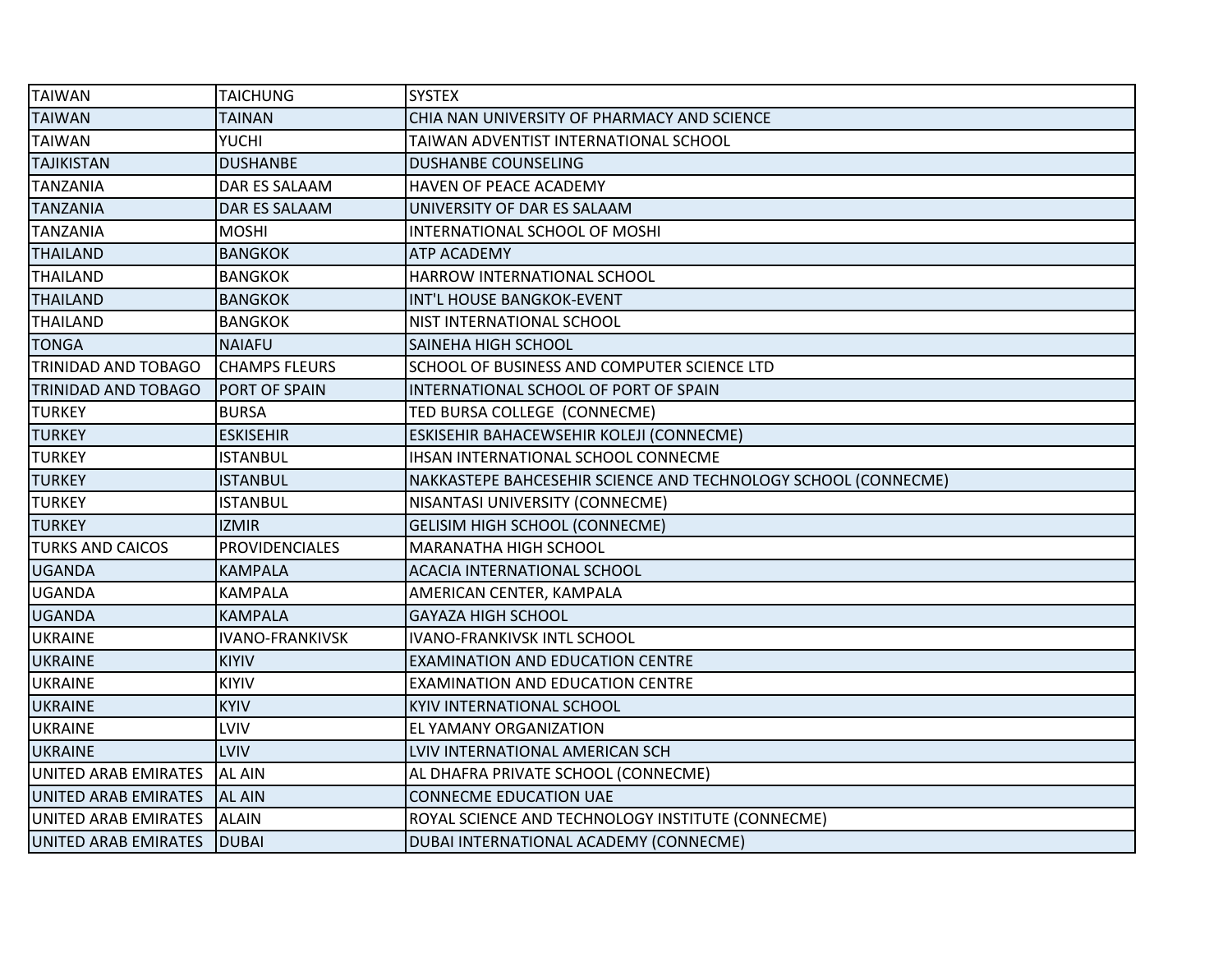| UNITED KINGDOM        | <b>BELFAST</b>                            | PEOPLE 1ST                          |
|-----------------------|-------------------------------------------|-------------------------------------|
| UNITED KINGDOM        | <b>BIRMINGHAM</b>                         | PSI BIRMINGHAM                      |
| UNITED KINGDOM        | <b>BLACKBURN</b>                          | <b>COMPUTER TRAINING PORTAL</b>     |
| UNITED KINGDOM        | <b>BRUTON</b>                             | <b>KINGS SCHOOL</b>                 |
| UNITED KINGDOM        | <b>CARDIFF</b>                            | <b>PSI CARDIFF</b>                  |
| UNITED KINGDOM        | <b>CROYDON</b>                            | PSI CROYDON                         |
| UNITED KINGDOM        | EDINBURGH, SCOTLAND                       | <b>FETTES COLLEGE</b>               |
| UNITED KINGDOM        | <b>EXETER</b>                             | <b>PSI EXETER</b>                   |
| UNITED KINGDOM        | GLASGOW                                   | PSI GLASGOW                         |
| UNITED KINGDOM        | <b>HOUNSLOW</b>                           | ITTS LONDON C/O SMART CAMPUS LONDON |
| UNITED KINGDOM        | <b>ILFORD</b>                             | <b>PSI ILFORD</b>                   |
| UNITED KINGDOM        | <b>LEEDS</b>                              | <b>PSI LEEDS</b>                    |
| UNITED KINGDOM        | <b>LEICESTER</b>                          | PSI LEICESTER                       |
| UNITED KINGDOM        | LEWISHAM, GREATER LON PDA TRAINING        |                                     |
| UNITED KINGDOM        | LIVERPOOL                                 | <b>PSI LIVERPOOL</b>                |
| UNITED KINGDOM        | LONDON                                    | COMPUTER LEARNING CENTER            |
| UNITED KINGDOM        | LONDON                                    | <b>IRANIAN ASSOCIATION</b>          |
| UNITED KINGDOM        | LONDON                                    | KINGSDALE FOUNDATION SCHOOL         |
| UNITED KINGDOM        | LONDON                                    | M2M                                 |
| UNITED KINGDOM        | LONDON-HOUNSLOW                           | NEW LONDON EDUCATIONAL TRUST        |
| <b>UNITED KINGDOM</b> | LUTON                                     | COMPUTER TRAINING PORTAL            |
| UNITED KINGDOM        | <b>MANCHESTER</b>                         | <b>PSI MANCHESTER</b>               |
| UNITED KINGDOM        | MARLBOROUGH, WILTSHIN MARLBOROUGH COLLEGE |                                     |
| UNITED KINGDOM        | <b>NEWCASTLE</b>                          | <b>PSI NEWCASTLE</b>                |
| UNITED KINGDOM        | <b>NOTTINGHAM</b>                         | <b>COMPUTER TRAINING PORTAL</b>     |
| UNITED KINGDOM        | <b>OXFORD</b>                             | <b>PSI OXFORD</b>                   |
| UNITED KINGDOM        | <b>PORTSMOUTH</b>                         | PSI PORTSMOUTH                      |
| UNITED KINGDOM        | <b>PRESTON</b>                            | PRESTON ACADEMY OF ENGLISH          |
| <b>UNITED KINGDOM</b> | <b>SHEFFIELD</b>                          | <b>PSI SHEFFIELD</b>                |
| UNITED KINGDOM        | <b>STONEHOUSE</b>                         | <b>WYCLIFFE COLLEGE</b>             |
| UNITED KINGDOM        | <b>THORPE</b>                             | TASIS THE AMERICAN SCHOOL           |
| UNITED KINGDOM        | <b>WATFORD</b>                            | <b>COMPUTER TRAINING PORTAL</b>     |
| URUGUAY               | <b>MONTEVIDEO</b>                         | URUGUAYAN AMERICAN SCHOOL           |
| <b>UZBEKISTAN</b>     | <b>TASHKENT</b>                           | TASHKENT INTERNATIONAL SCHOOL       |